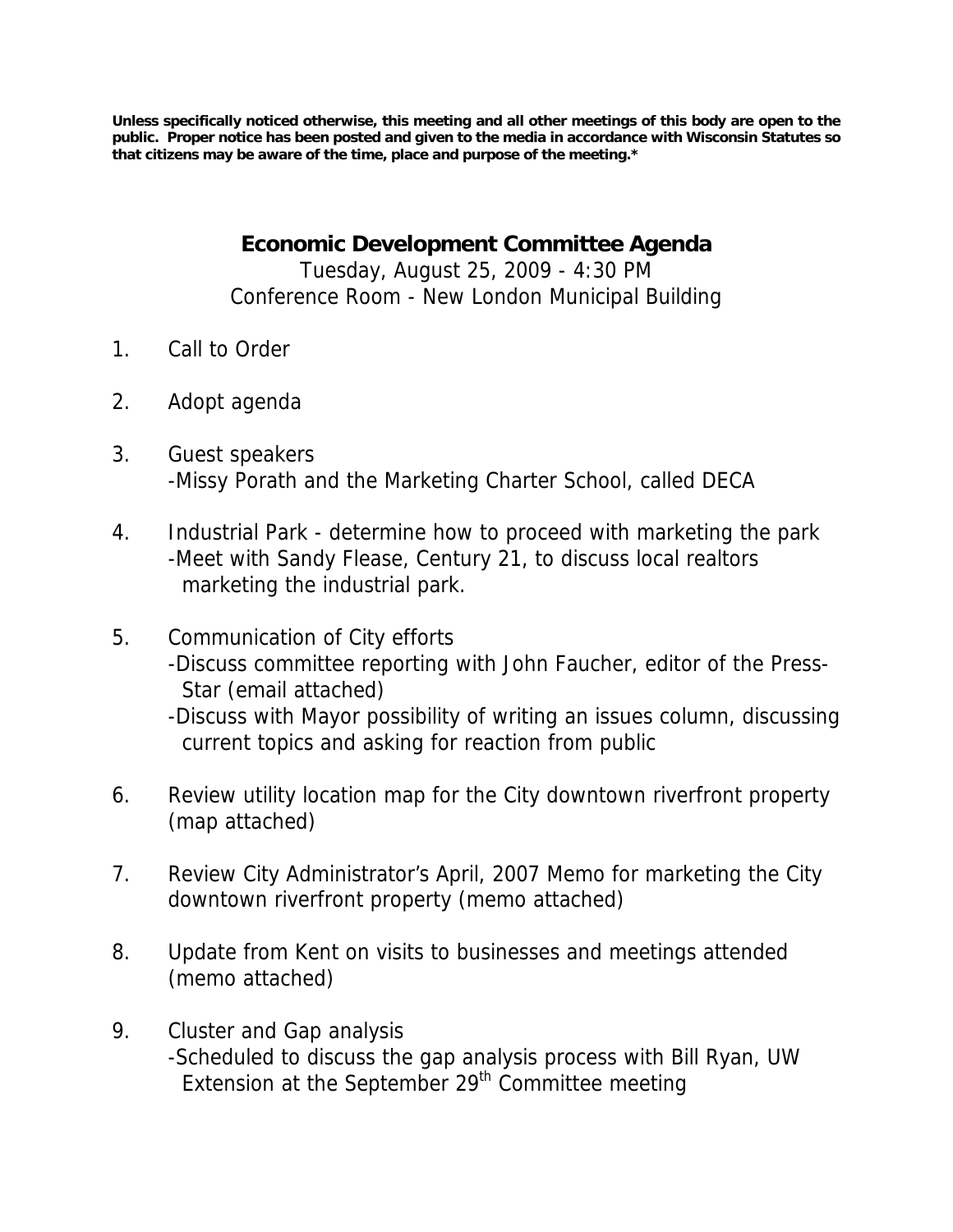-Decide on an approach for involving classroom participation (high school, FVTC, Extension), to assist in such things as doing research and developing case studies

- 10. Industrial Park: covenants, signage -Input from broker on list of names of prospective buyers who did not come to NL and why they didn't come (email from Stuart attached) also review suggestions from meeting with Stuart: airport signage
- 11. Discuss Business attraction and retention -Discuss ways we can attract businesses to New London. -Discuss approach for future meetings
- 12. Identify items for next month's agenda -Review time for meetings (4:30 doesn't work for everyone) -Future agenda items: Budgeting for economic development activities -Possible speakers: Peter Hensler, Economic Development **Associates**
- 13. Other matters
- 14. Adjournment

**It is the policy of the City of New London to comply in good faith with all applicable regulations, guidelines, etc. put forth in the Americans with Disabilities Act (ADA). To that end, it is the City's intent to provide equal opportunity for everyone to participate in all programs and/or services offered, to attend every public meeting scheduled, and to utilize all public facilities available. Any person(s) in need of an alternative format (i.e. larger print, audio tapes, Braille, readers, interpreters, amplifiers, transcription) regarding information disseminated by the City of New London should notify the City 48 hours prior to a meeting, etc., or allow 48 hours after a request for a copy of brochures, notices, etc. for delivery of that alternative format. Contact ADA Coordinator Susan Tennie by telephone through: (Relay Wisconsin) – 920/ 982-8500 or (VOICE) – 920/982-8500 and in person/letter at 215 N. Shawano Street, New London,**